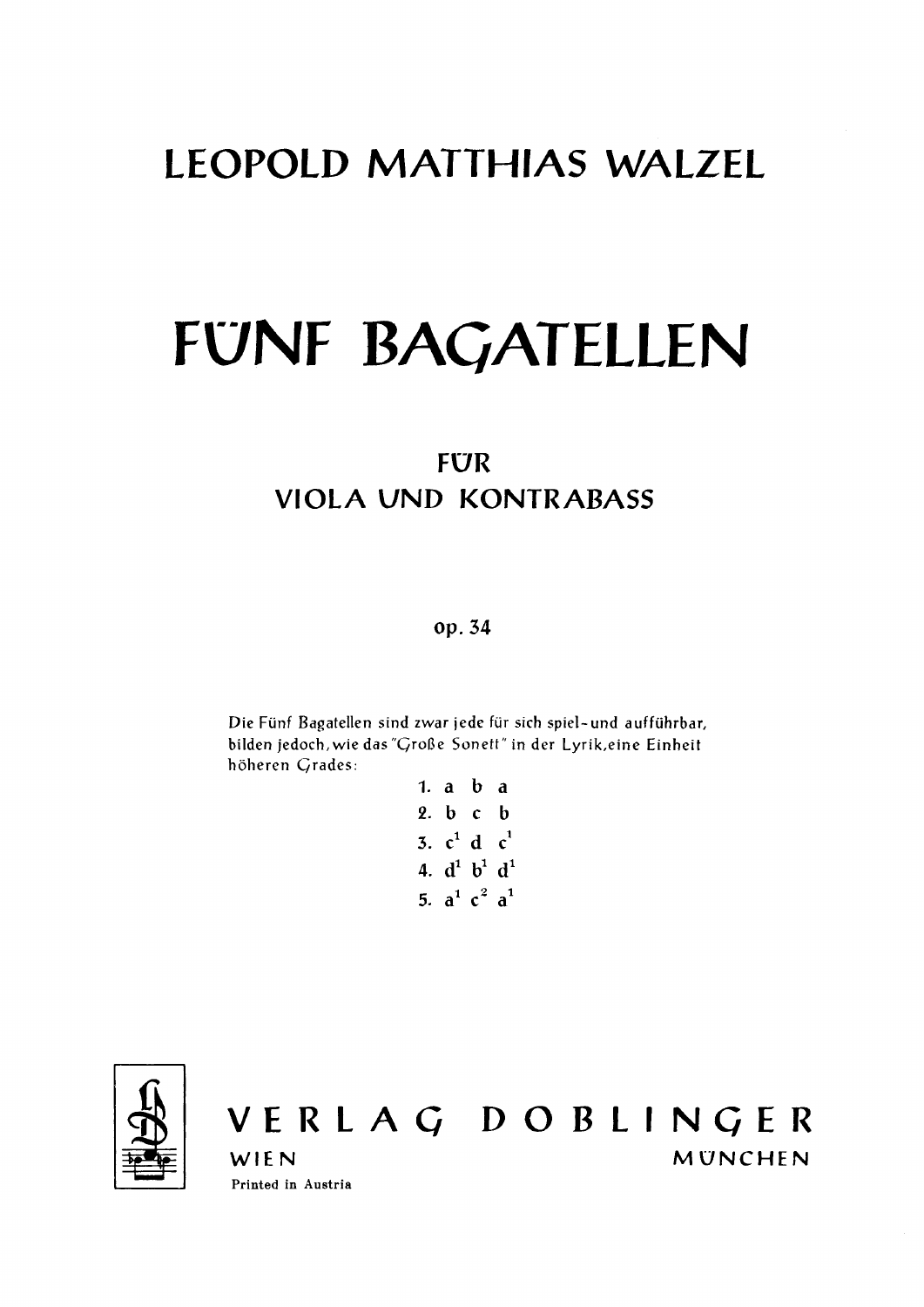Herrn Prof. Johann Krump in Verehrung und Freundschaft

## Fünf Bagatellen

Leopold Matthias Walzel



© Copyright 1963 by Ludwig Doblinger (Bernhard Herzmansky) K.G., Wien, München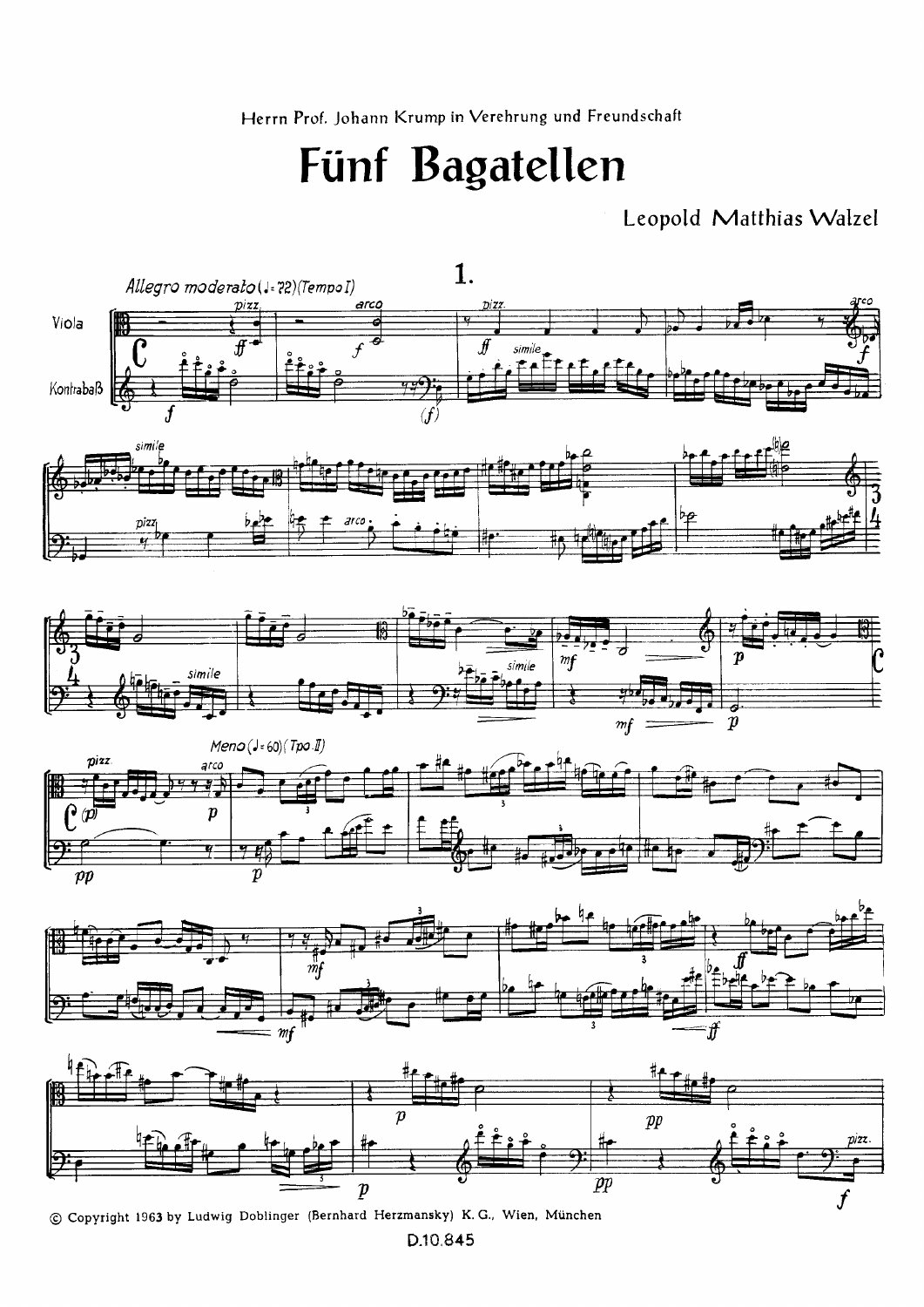











D.10,845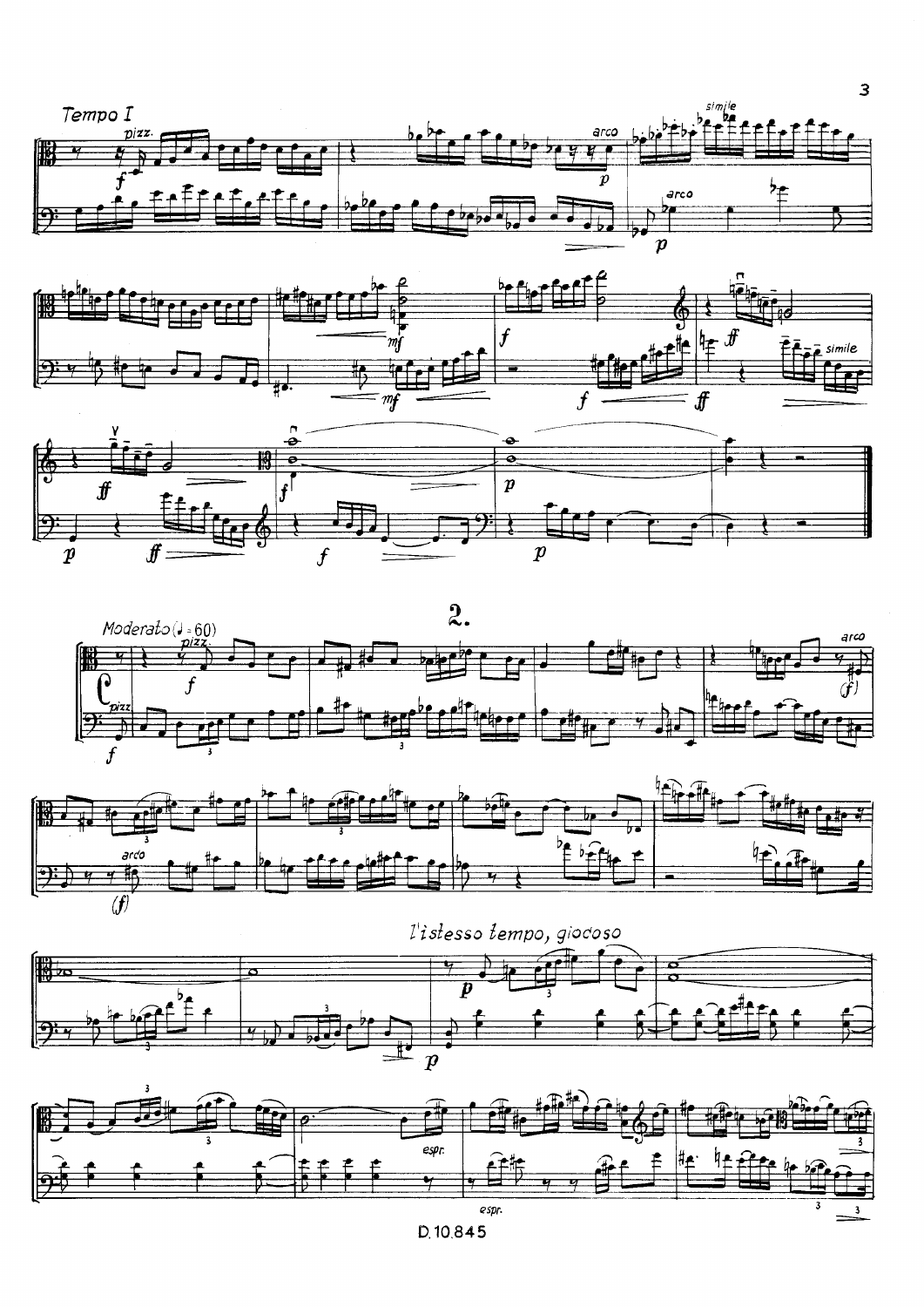











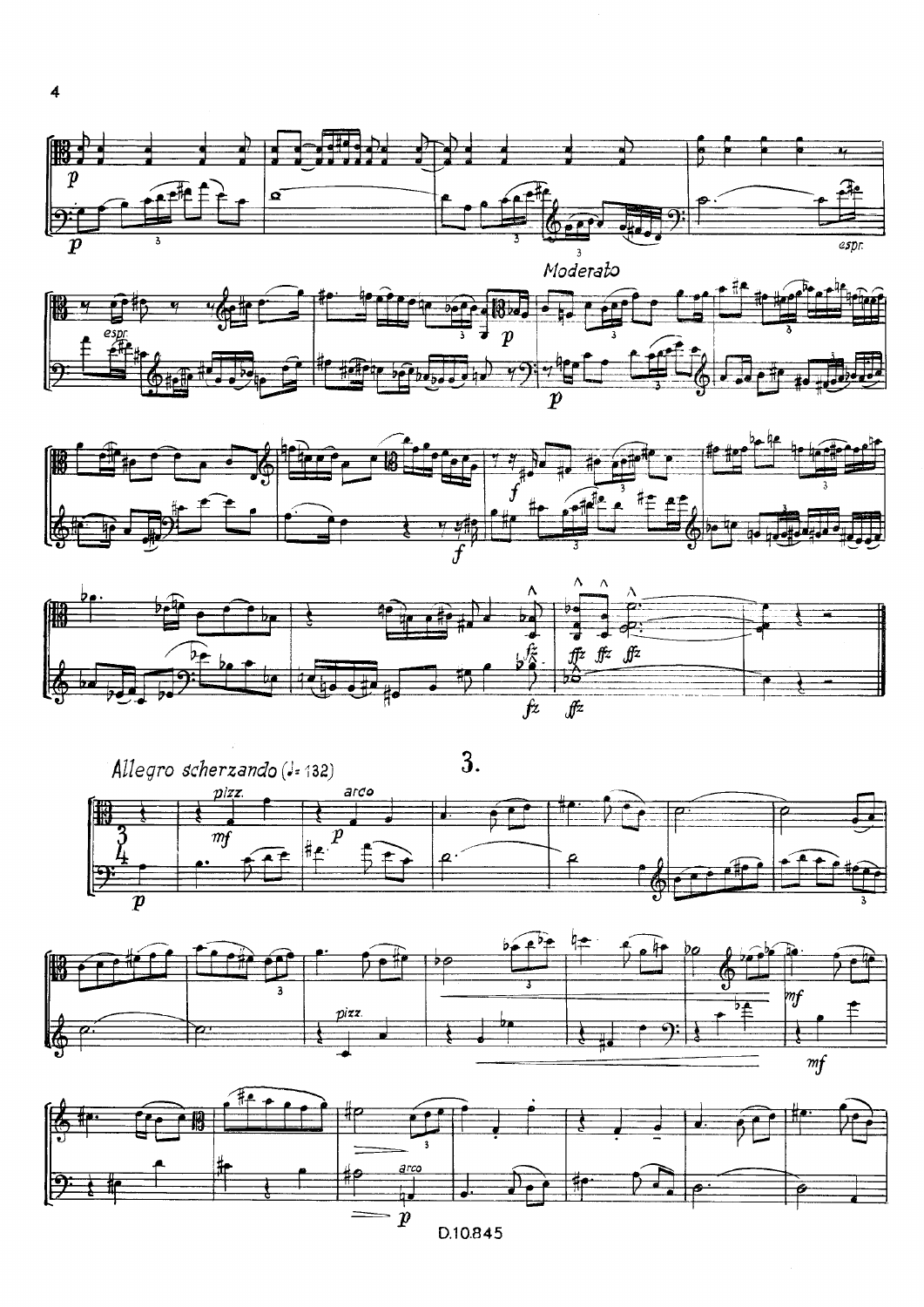

D.10.845

 $\overline{5}$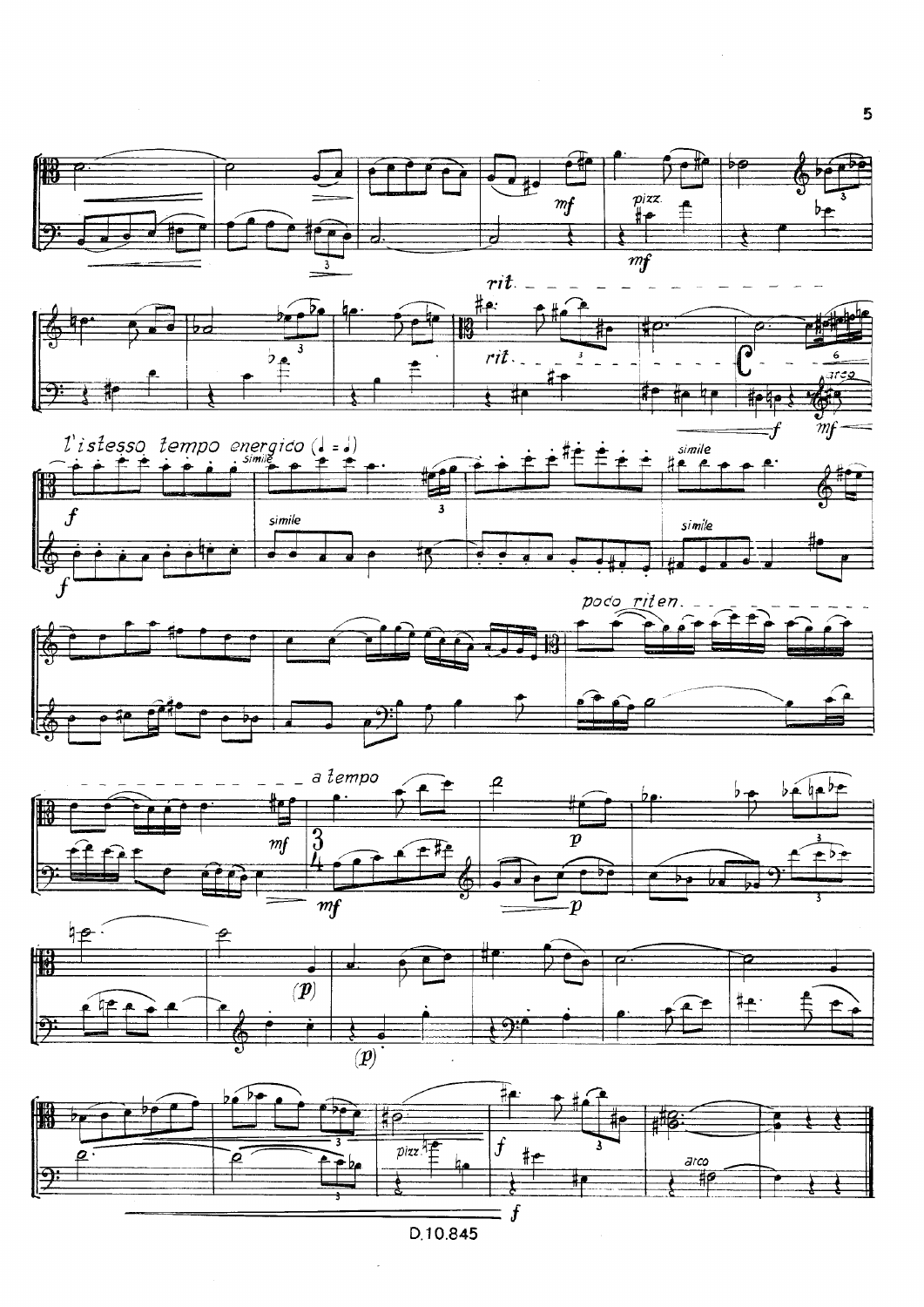

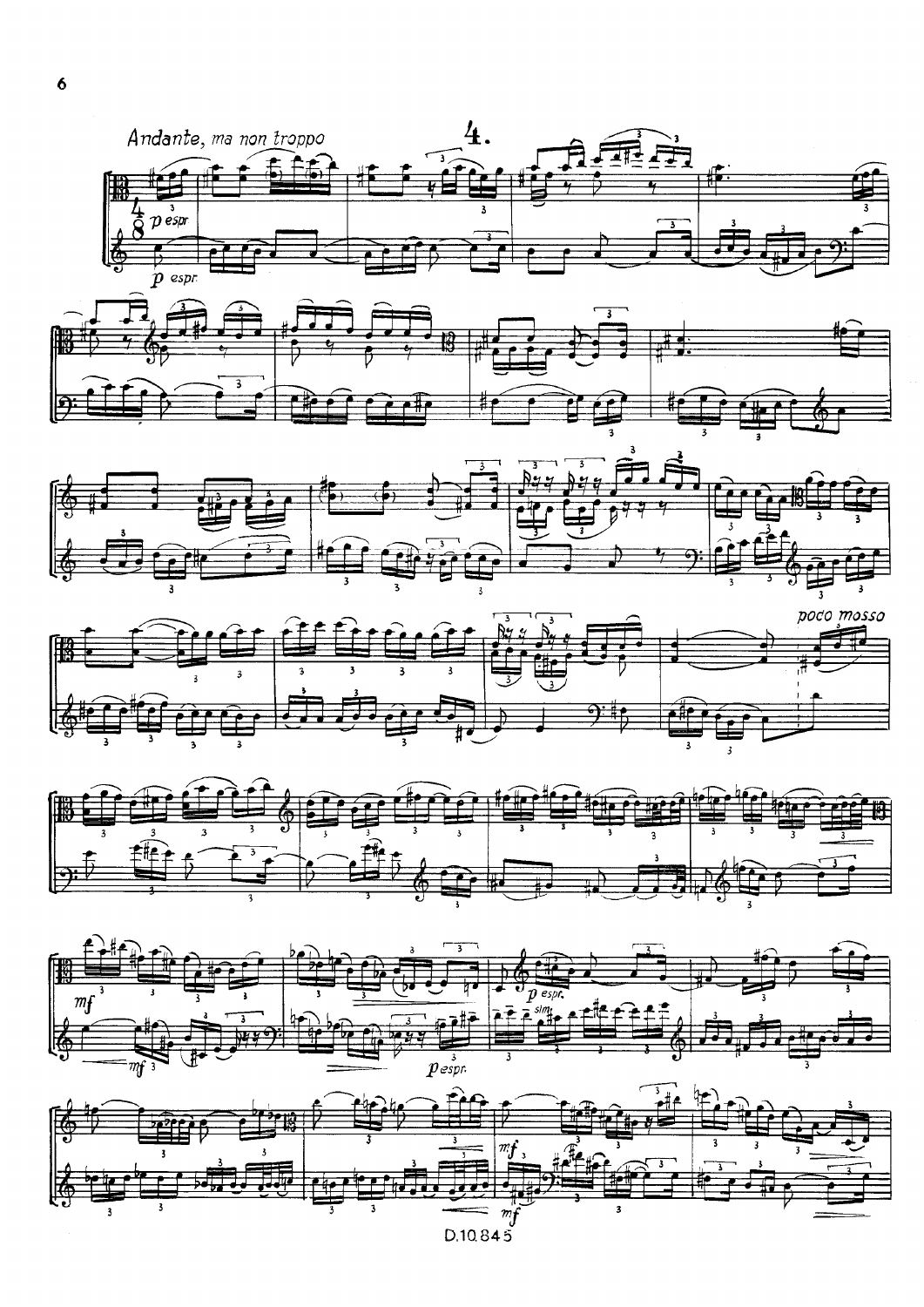